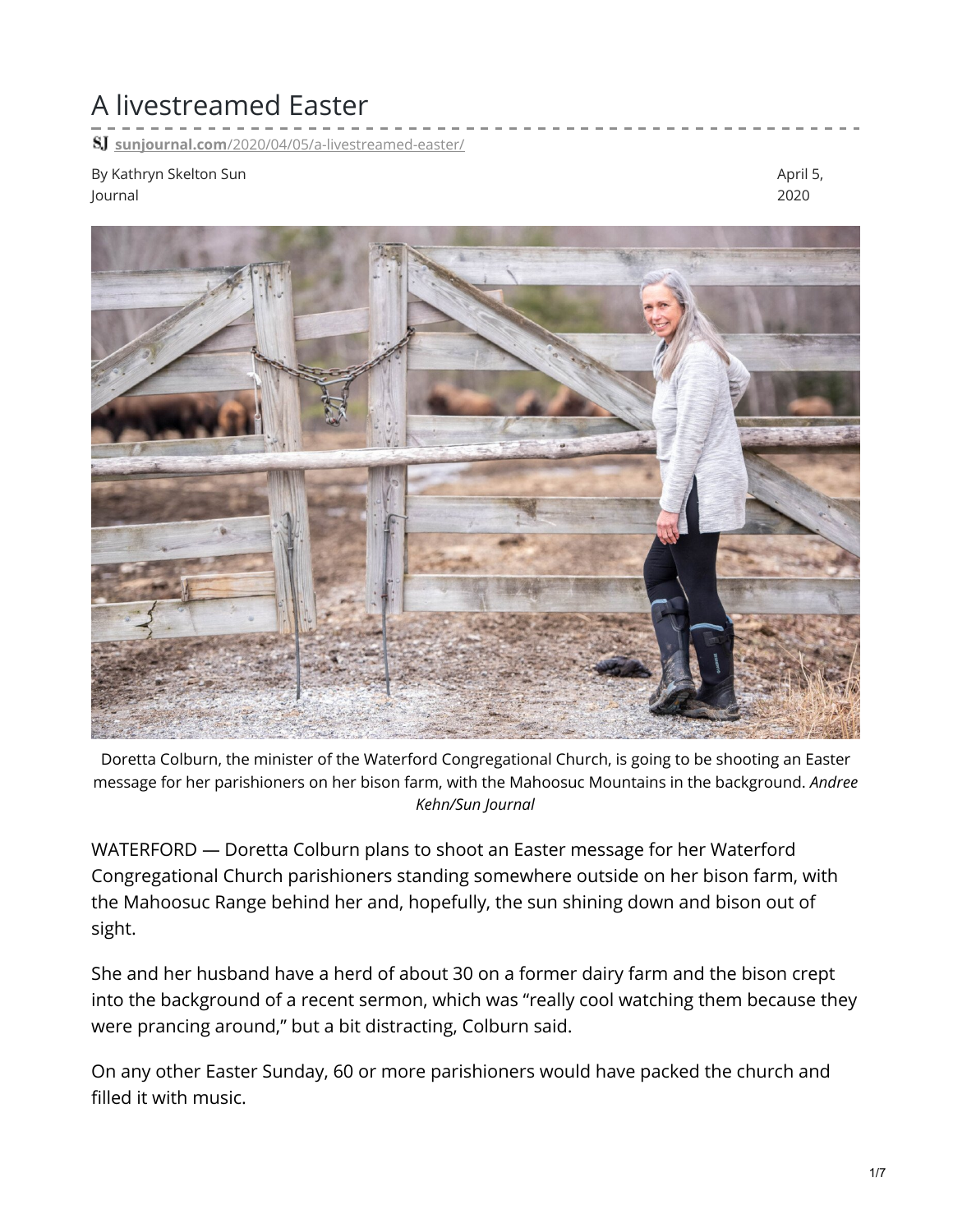This year, robust alternate plans include Colburn's pre-recorded outdoor sermon and music director Jane Morse pre-recording a hymn at the Keoka Lake town beach at sunrise, posted to the [church's](http://wccucc.com/) website.

Colburn anticipates her message will be "upbeat," embracing "all of the wonderful energy that we can get from nature."

Going to church, gathering around a ham dinner with family or enjoying a neighborhood egg hunt are out for Easter 2020.

Pandemic concerns and stay-at-home orders are driving makeshift plans, forcing families to figure out ways to celebrate together or separately, or inspiring private reflection.

"Easter to me is the best day of the year and it will be no different this year," said Linda Ellingwood of Norway. "I will read the account of the Resurrection in the Bible and reflect on the wonder and joy of that day."

Most years, she would have celebrated Easter with a sunrise service with friends followed by a large church breakfast, an even larger second service and dinner with 20 or so family members.



The Waterford Congregational Church will sit empty on Easter, in favor of a virtual holiday service. *Andree Kehn/Sun Journal*

"Although life is altered this year, the special uniqueness of this day will never change," Ellingwood said.

## **Social distancing from even the Easter Bunny**

Megan Spiller of Auburn had planned to dress up the family next weekend in new coordinated spring-colored outfits, take a family picture, head to the United Methodist Church for breakfast, choir practice and a service, then celebrate 8-month-old Ethan's first Easter with extended family.

Instead, she, her husband and Ethan will dress up and use the three-second delay on her laptop to take the family picture, stream the church service on Facebook, enjoy a small dinner and hopefully go for a walk.

She'll miss the usual traditions.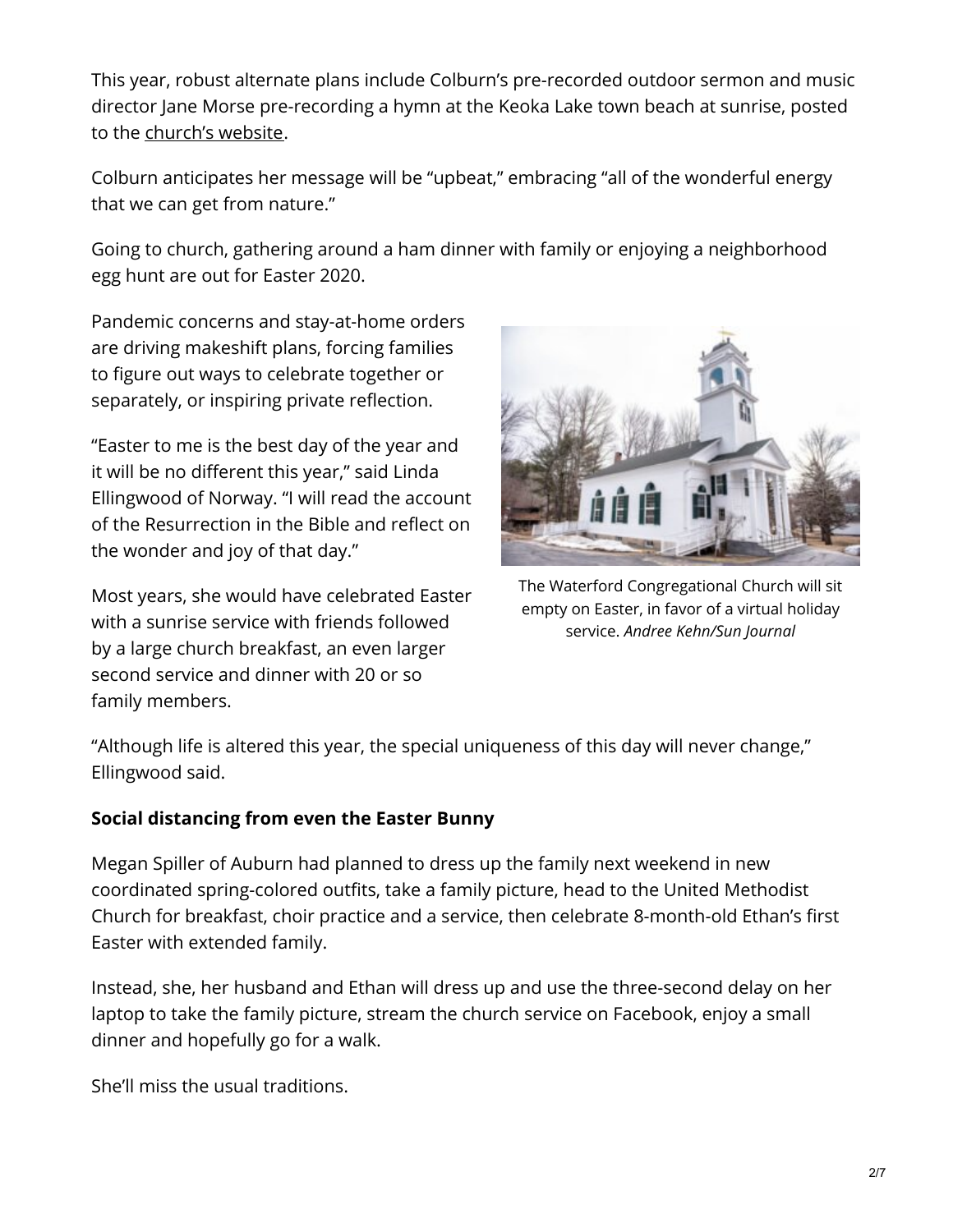"It's also the first Easter since my mom passed away (in October, from glioblastoma brain cancer) so not being with family stings a little bit more," Spiller said.

She's trying to focus on Ethan and how happy he's been that she's suddenly home a lot more the last month.

"I have made him an Easter basket and the Easter Bunny filled it before we had to social distance and not let anyone in the house," said Spiller. "Maybe we'll leave the plate with carrots for the Easter Bunny outside . . ."

Angela Ulmer, formerly of Bangor, now living on a boat in St. Petersburg, Florida, grabbed four miniature tin cans of ham at a local CVS to serve for her Easter meal after the grocery store ran out. It's one way she and the family are making do.

"This will be our first Easter ever to not see all of our kiddos — two of the six live onboard, the others are grown — but we are all in good spirits because we are all healthy," Ulmer said.

At Blais Flowers and Garden Center in Lewiston, owner Billie Jo Brito had been



Doretta Colburn, the minister of the Waterford Congregational Church, checks on her bison at her family farm in Waterford. *Andree Kehn/Sun Journal*

planning the 30th annual Easter egg hunt this year and hoping to go all out.

Now, she's thinking a delayed "spring fling" with crafts, activities, pets available for adoption and a scavenger hunt through the greenhouses in place of an Easter egg hunt, some time in May or June.

"It'll be a big deal, one because the stay-at-home (order) will have been lifted and the weather will be fabulous," said Brito.

She hasn't had time to think of her own personal Easter plans.

"Our greenhouses are in full bloom and we had to lay some people off — it's a matter of us doing the work of 10 people with two or three," Brito said. "But everything is coming along beautifully. Playing in the dirt, planting, is therapy. The plants don't care about the coronavirus."

## **Worshiping remotely**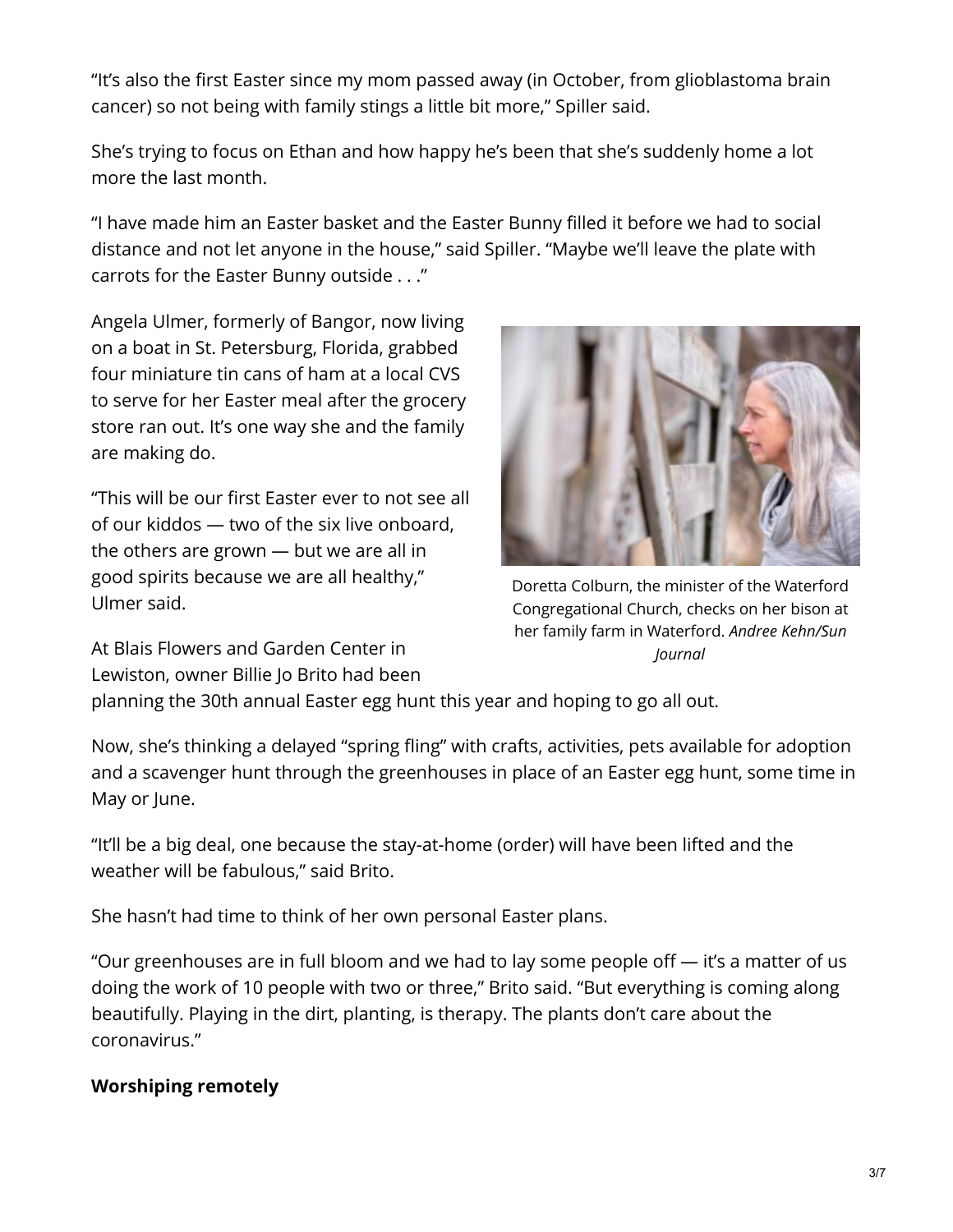Like many others, the Rev. Jodi Cohen Hayashida at the First Universalist Church in Auburn will be offering an Easter service that morning on Zoom, the internet service that offers video and audio conferencing.

When it comes to the pandemic, with everything changing so quickly, she isn't sure exactly what her sermon will be about that morning.

"We are trying to craft services that are responsive to the needs of the moment," said Hayashida. "That said, while this won't be our message during the service itself, leading up to Easter, I have seen many colleagues lifting up the idea that just as sanctuaries will be empty on Easter, so too was the tomb: The teachings of Easter are not about a location but rather about a way of being in the world — choosing love over hatred, justice over



Bison at Beech Hill Farm in Waterford will be the location of a virtual Easter service for the Waterford Congregational Church. *Andree Kehn/Sun Journal*

power, truth over fear. And we can do that anywhere."

The Rev. Daniel Greenleaf said that everything involving Easter, including Holy Thursday, Good Friday and Easter Sunday will be livestreamed via Facebook.

His parish, the Prince of Peace Parish, includes the Basilica of Saints Peter and Paul, Holy Cross Church and Holy Family Church in Lewiston, Holy Trinity Church in Lisbon Falls, and Our Lady of the Rosary in Sabattus.

"For Easter, we'll be livestreaming using Facebook Live because lately, with all of the churches streaming at the same time on the same day, it's been overloading our system and crashing the website," Greenleaf said.

In Rumford, at the Holy Savior Parish, Father Nathan March said he'll be doing the Holy Week schedule "privately, but livestreaming it."

"The Vatican wants churches that can livestream to do it so people can participate at home at the same time," said March. "I'm not exactly sure what that will look like. I'm still trying to figure it out."

At Waterford Congregational Church, Moderator Alan Struck said that in addition to Colburn's sermon and the hymn from Morse, Morse and organist George Weiss will prerecord hymns to sing along to and there's also a video being compiled by parishioner Ginny Raymond.